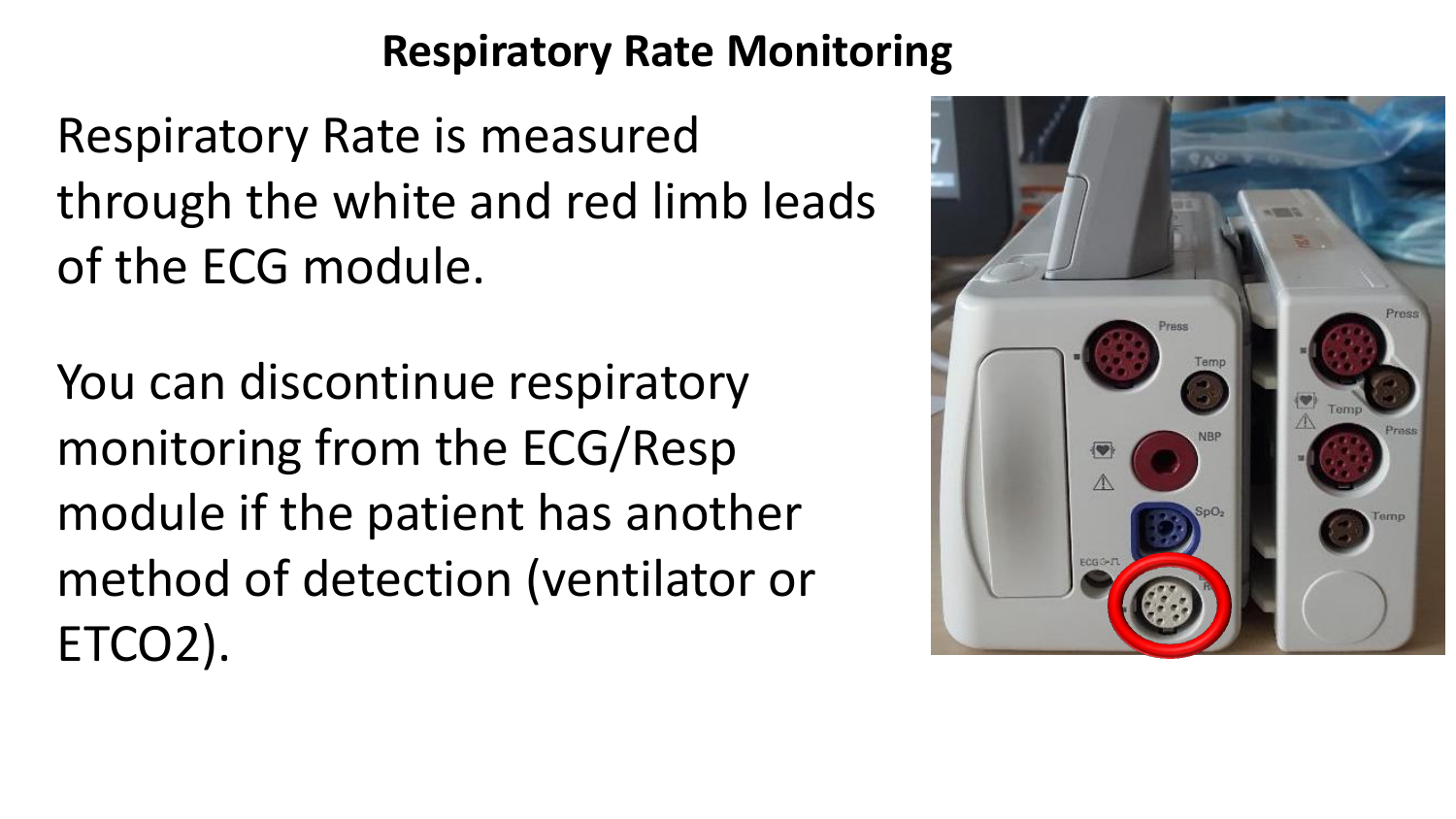The red lead should be placed along the mid-axillary line as low as you can go before hitting the hip.

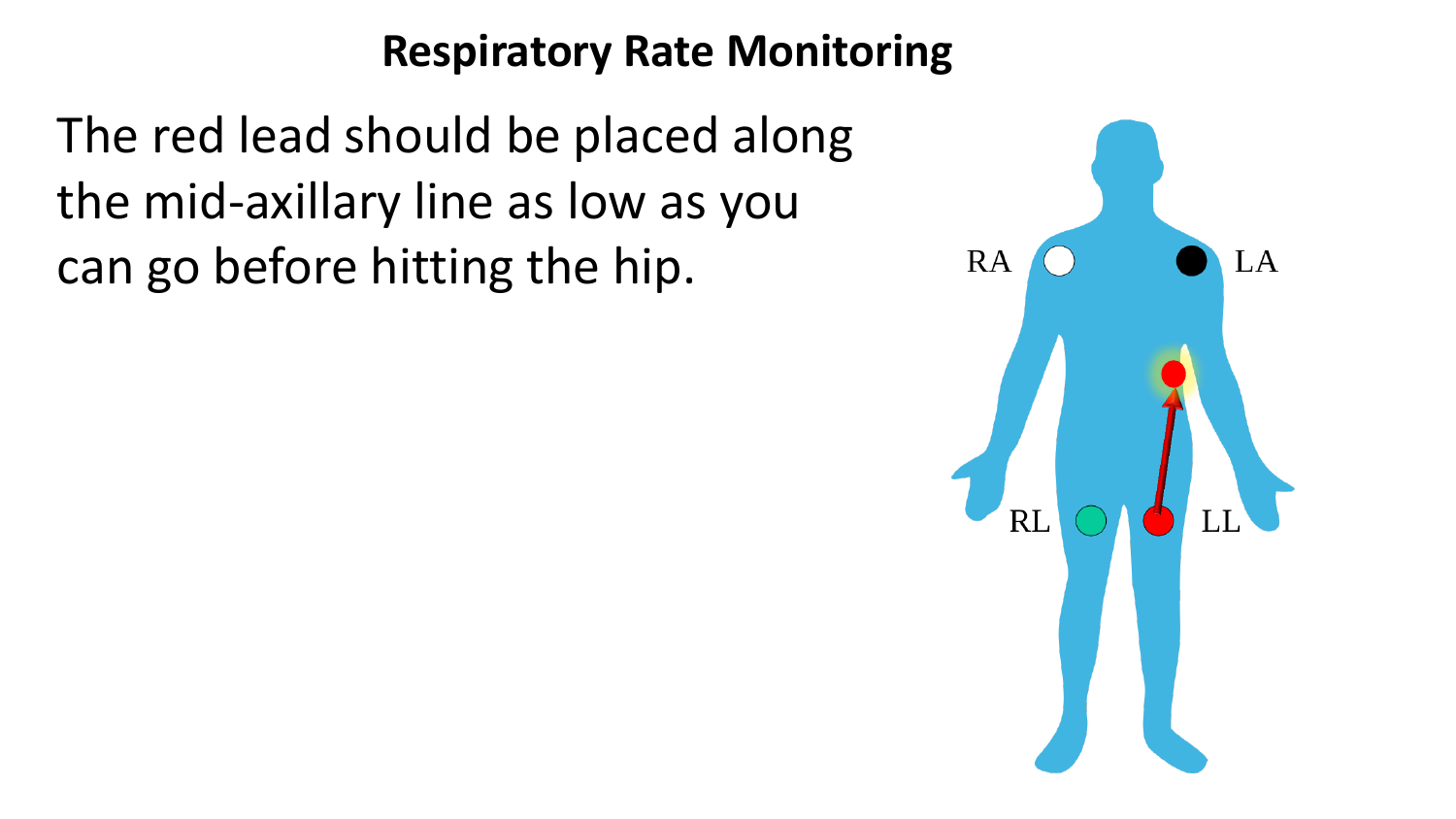# **Troubleshooting**

If you have poor ECG contact or a lead that is not connected, you will not be able to detect respirations.

Always check your ECG leads (you need more than just the RA and LL working). You should have a message (blue) alerting you that a lead is off.

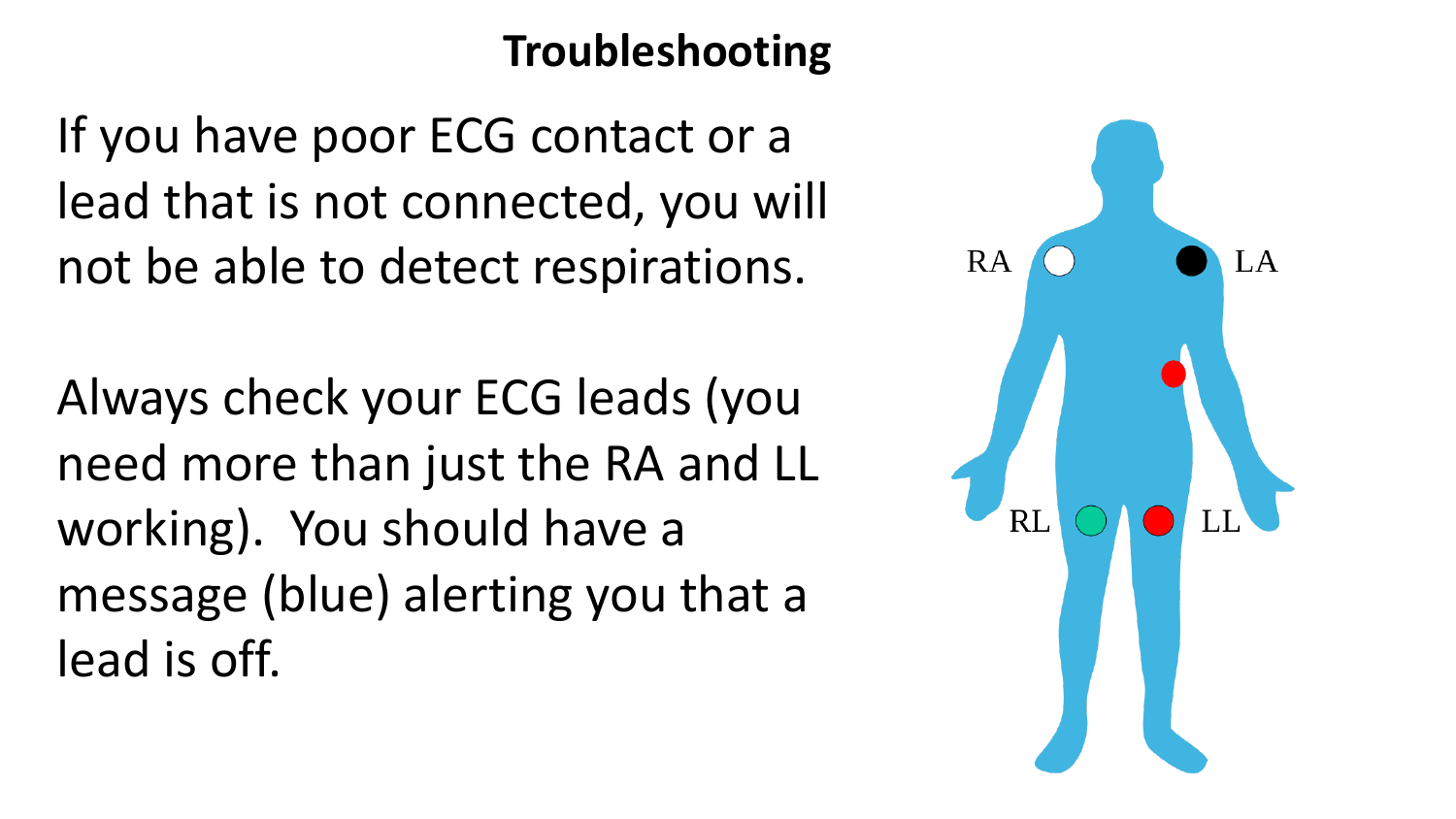# Improving the Detection of Respirations

If you are not capturing respirations accurately despite repositioning the leads, you can touch the respiratory wave and change the detection to manual.

Use the arrows to adjust the dotted line within the respiratory waveform to ensure that it lands within the respiratory waves.

| Setup Resp<br>圓  |                     | X                          |
|------------------|---------------------|----------------------------|
| Apnea Time       | 20 sec<br>B.        |                            |
| Alarms<br>N      | Off                 | <b>Andrew Monday Corp.</b> |
| % Resp           | f,<br>On            | at a presence experience   |
| + Size Up        |                     |                            |
| + Size Down      |                     |                            |
| <b>Detection</b> | Manual<br>ş.        |                            |
| Manual Up        |                     |                            |
| Manual Down      |                     |                            |
| Resp Lead        | $\parallel$ (RA-LL) | <b>NBP</b><br>07:45        |
|                  |                     | mmHg                       |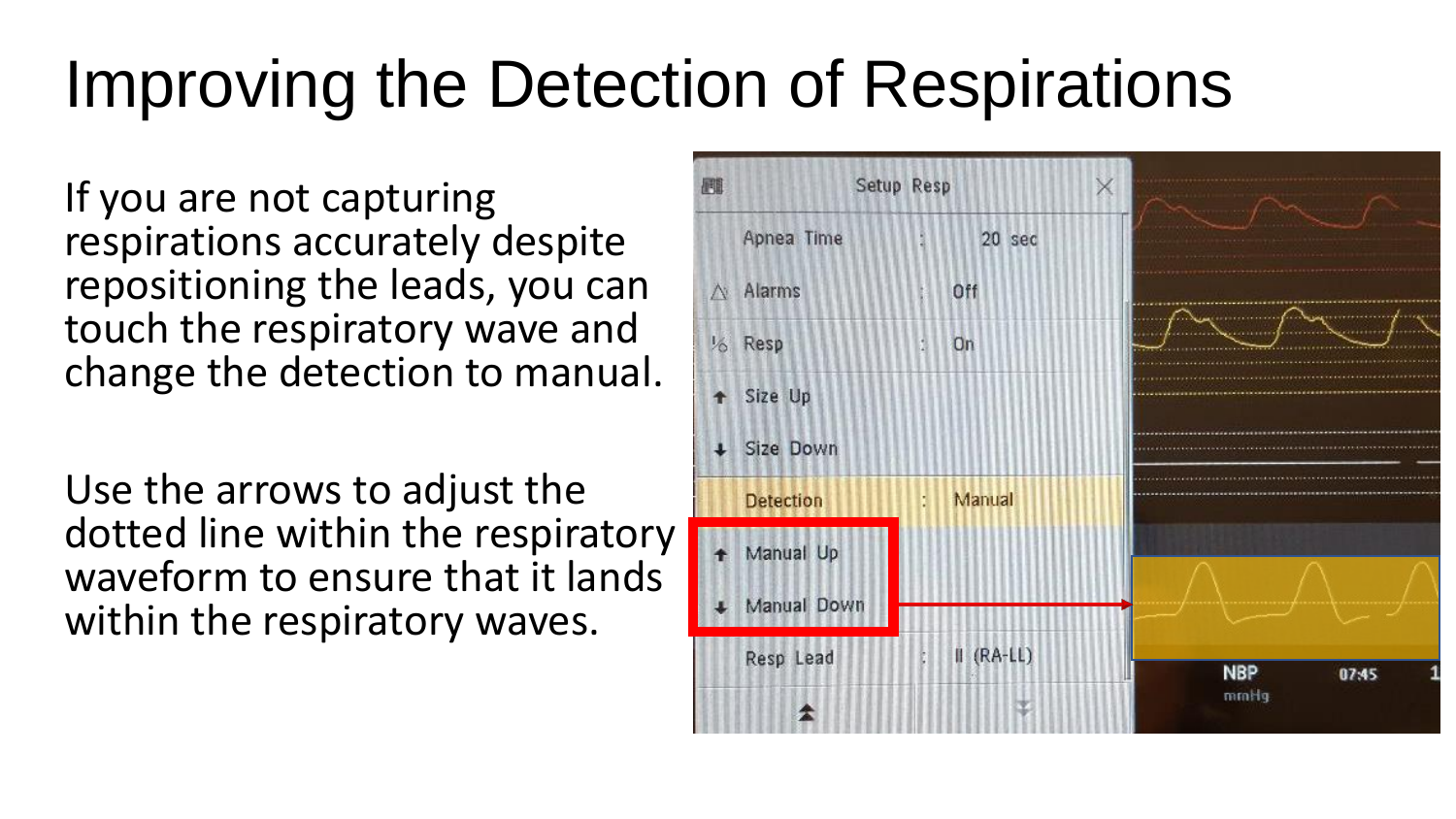When using End-Tidal CO2, respiratory rate will also be counted from the exhaled breath.

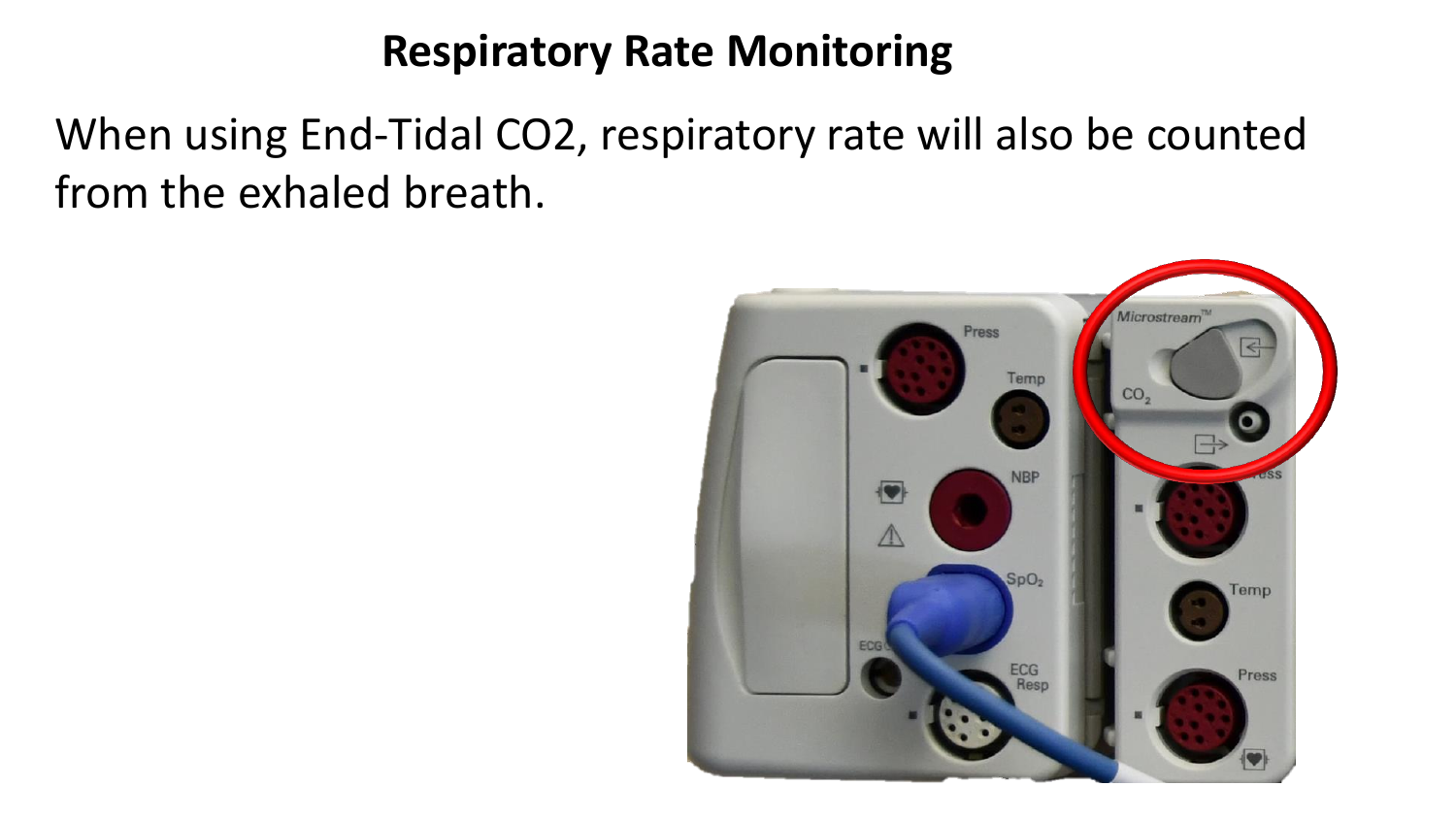When End-Tidal-CO2 is connected, respiratory rate will automatically be obtained from the End-Tidal-CO2 module